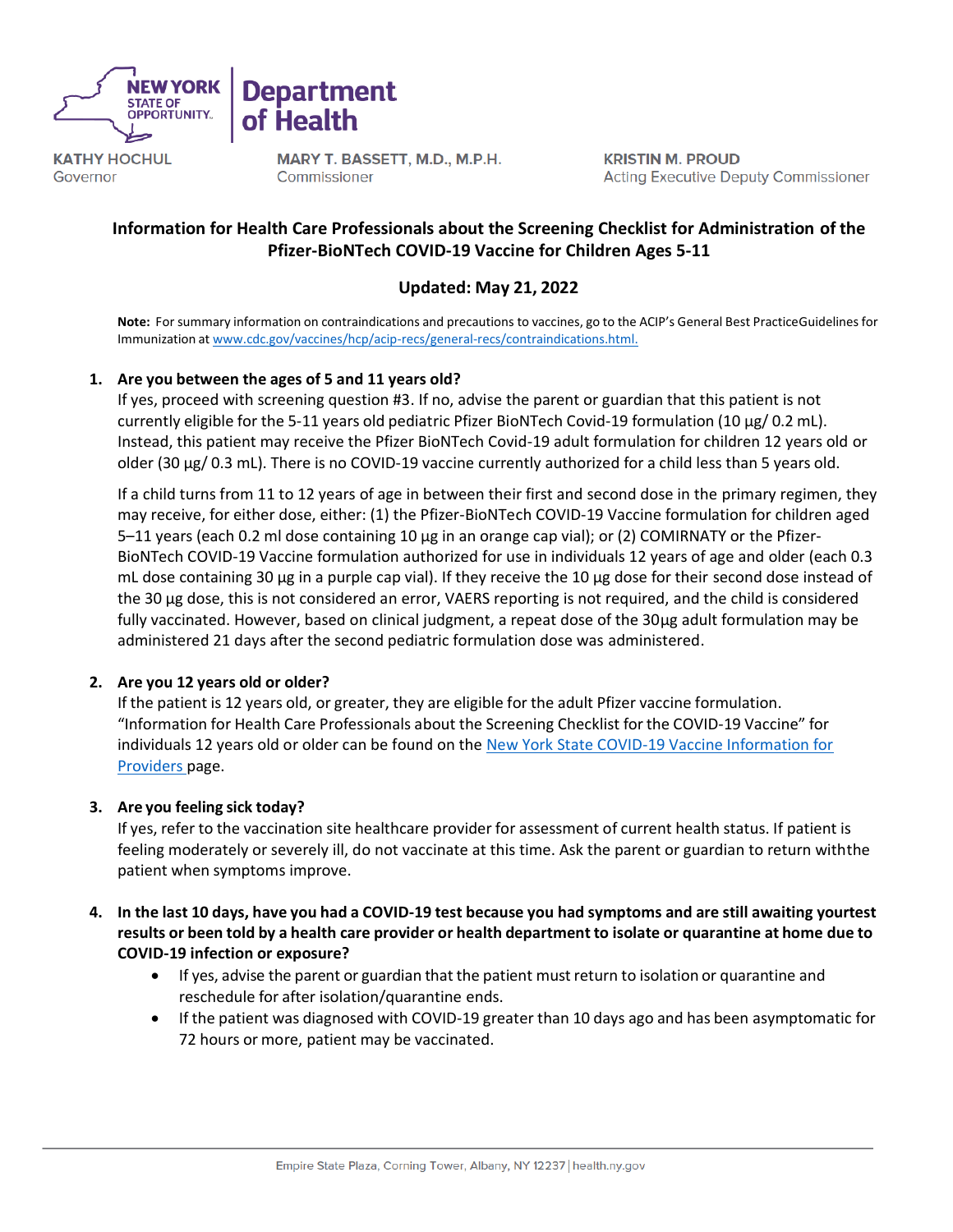- If the patient has had a test in the last 10 days, ask for the result. If positive, send them home. If negative, they can proceed to vaccination. If the result is unsure or unknown, advise the patient to return once a negative test has been confirmed or 10 days have passed since a positive test.
- Persons with a history of multisystem inflammatory syndrome in children (MIS-C) or in adults (MIS-A) should consider delaying vaccination until they have recovered from their illness and for 90 days after the diagnosis of MIS-C or MIS-A. However, the parent or guardian can choose to have the patient vaccinated. For further information on counseling a parent or guardian with a child who has a history of MIS-C or MIS-A regarding COVID-19 vaccines, please see the Centers for Disease Control and Prevention's (CDC) section on MIS-C and MIS-A in their "Interim Clinical Considerationsfor Use of COVID-19 Vaccines Currently Authorized in the United States" available at: [https://www.cdc.gov/vaccines/covid-19/clinical-considerations/covid-19-vaccines-us.html.](https://www.cdc.gov/vaccines/covid-19/clinical-considerations/covid-19-vaccines-us.html)
- 5. Have you been treated with antibody therapy or convalescent plasma for COVID-19 in the past 90 days (3 **months)? If yes, when did you receive the last dose?**

If yes, notify them that they should defer future doses of Evusheld $TM$  for at least 2 weeks after vaccination. However, COVID-19 vaccination need not be delayed due to previous antibody therapy nor receipt of convalescent plasma.

**6. Have you ever had an immediate allergic reaction, such as hives, facial swelling, difficulty breathing,** anaphylaxis to any vaccine, injection, or shot or to any component of the COVID-19 vaccine, or a severe **allergic reaction (anaphylaxis) to anything?**

If yes, then refer to the vaccination site healthcare provider for assessment of allergic reaction. Review the ingredient lists at: [https://www.cdc.gov/vaccines/covid-19/clinical-considerations/covid-19-vaccines](https://www.cdc.gov/vaccines/covid-19/clinical-considerations/covid-19-vaccines-us.html?CDC_AA_refVal=https%3A%2F%2Fwww.cdc.gov%2Fvaccines%2Fcovid-19%2Finfo-by-product%2Fclinical-considerations.html&Appendix-C)[us.html?CDC\\_AA\\_refVal=https%3A%2F%2Fwww.cdc.gov%2Fvaccines%2Fcovid-19%2Finfo-by](https://www.cdc.gov/vaccines/covid-19/clinical-considerations/covid-19-vaccines-us.html?CDC_AA_refVal=https%3A%2F%2Fwww.cdc.gov%2Fvaccines%2Fcovid-19%2Finfo-by-product%2Fclinical-considerations.html&Appendix-C)[product%2Fclinical-considerations.html#Appendix-C.](https://www.cdc.gov/vaccines/covid-19/clinical-considerations/covid-19-vaccines-us.html?CDC_AA_refVal=https%3A%2F%2Fwww.cdc.gov%2Fvaccines%2Fcovid-19%2Finfo-by-product%2Fclinical-considerations.html&Appendix-C)

Contraindications to COVID-19 vaccine:

- Severe allergic reaction (e.g., anaphylaxis) after a previous dose or to a component of the COVID-19 vaccine.
- Known diagnosed allergy to a component of the COVID-19 vaccine
- People with a contraindication to one of the mRNA COVID-19 vaccines should not receive a dose of the Pfizer COVID-19 vaccine.

Precautions to COVID-19 vaccine: (Refer to your organization's protocol to see whether individuals with a precaution to vaccination warrant further evaluation.)

- Immediate (onset within 4 hours after vaccination), but non-severe, allergic reaction after a previous dose of COVID-19 vaccine
- Immediate allergic reaction to any other vaccine or injectable therapy (i.e., intramuscular, intravenous, or subcutaneous vaccines or therapies excluding subcutaneous immunotherapy for allergies).
- Individuals with a contraindication to one type of COVID-19 vaccine, or a component of a COVID-19 vaccine may have a precaution to the other.
	- $\circ$  Consultation with an allergist-immunologist should be considered to help determine if the patient can safely receive vaccination, and vaccination of these individuals should only be undertaken in an appropriate clinical setting under the supervision of a healthcare provider experienced in the management of severe allergic reactions.
	- o Note: These individuals should not be administered COVID-19 vaccine at State-operated vaccination sites.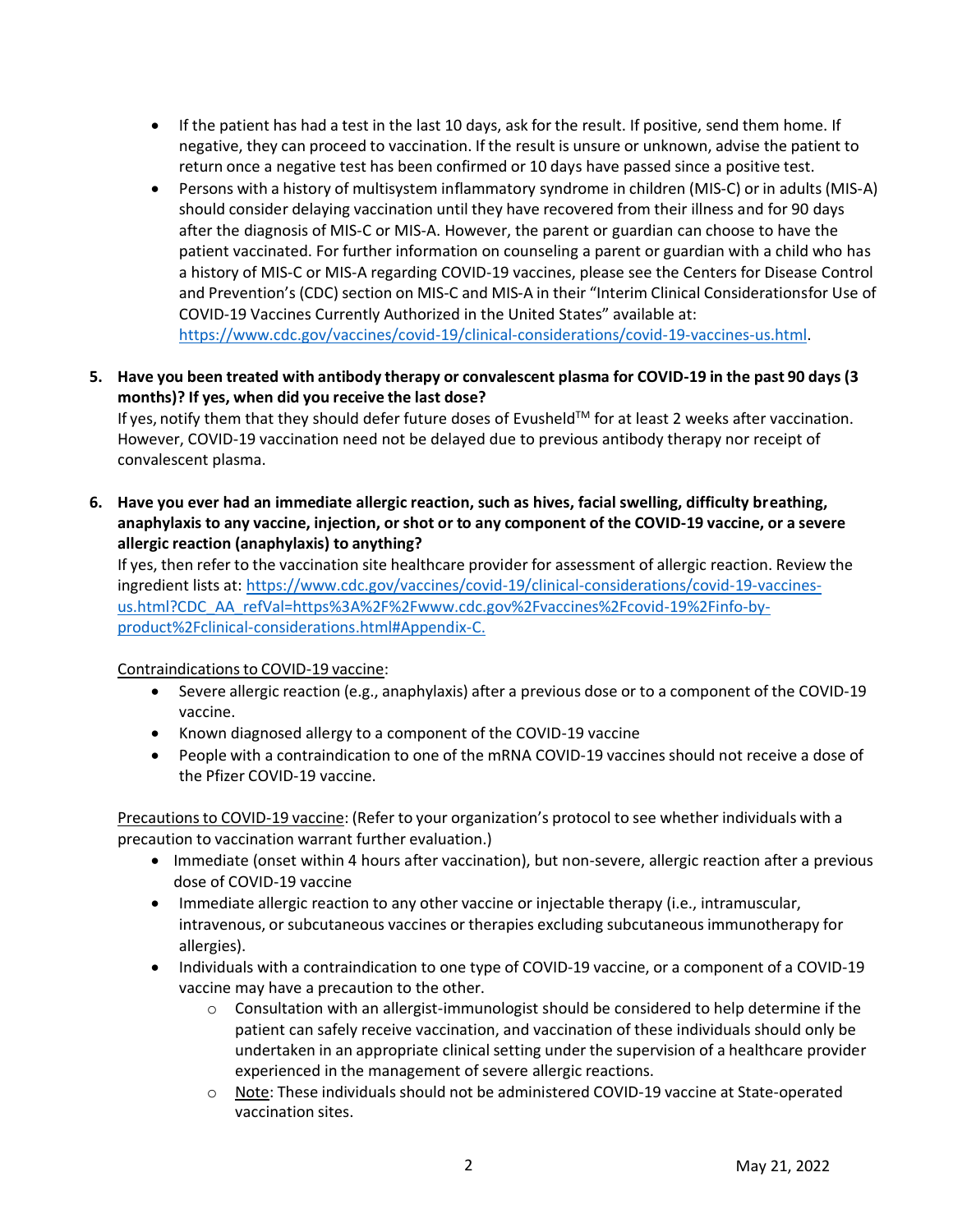$\circ$  For mRNA COVID-19 vaccines, for history of myocarditis or pericarditis after a dose of an mRNA COVID-19 vaccine, a subsequent dose of COVID-19 vaccine should generally be avoided (there is a separate question on the screening and consent form regarding myocarditis and pericarditis – question #9).

For patients who are determined eligible for COVID-19 vaccination after assessment of allergy history, a 30 minute post-vaccination observation period is needed for the following:

- Patients with a history of an immediate allergic reaction of any severity to any other vaccine or injectable therapy.
- Patients with a contraindication to any type of COVID-19 vaccine (e.g., mRNA or Janssen viralvector).
- Patients with a history of anaphylaxis due to any cause.

**7. Do you have cancer, leukemia, HIV/AIDS, or any other condition that weakens the immune system?** If yes, ask the parent or guardian if they would like to have a discussion with the vaccination site healthcare provider about what is known and not yet known about COVID-19 vaccine for immunocompromised people. You can tell the parent or guardian that the patient may have a less strong immune response to thevaccine but may still get vaccinated. Patient may be vaccinated if the parent or guardian chooses to, and they are not required to go to medical evaluation.

**8. Do you take any medications that affect your immune system, such as cortisone, prednisone or other steroids, anticancer drugs, or have you had any radiation treatments?**

If yes, ask the parent or guardian if they would like to have a discussion with the vaccination site healthcare provider about what is known and not yet known about COVID-19 vaccine for immunosuppressed people. You can tell the parent or guardian that they may have a less strong immune response to the vaccine but may still get vaccinated. Patient may be vaccinated if the parent or guardian chooses to, and they are not required to go to medical evaluation.

**9. Do you have a bleeding disorder, a history of blood clots or are you taking a blood thinner?**

If yes, refer to parent or guardian to their healthcare provider to assess the patient's bleeding risk and thrombosis history. Persons with a history of Thrombosis with Thrombocytopenia Syndrome (TTS) following receipt of Janssen COVID-19 vaccine or of any other immune-mediated thrombosis and thrombocytopenia, such as Heparin-Induced Thrombocytopenia (HIT) within the past 90 days should be offered an mRNA COVID-19 vaccine (i.e., Pfizer vaccine). If a person with a bleeding disorder or taking a blood thinner is cleared for vaccination, then administer vaccine using a 23-gauge or smaller caliber needle and apply firm pressure on the site of vaccination, without rubbing, for at least 2 minutes after vaccination. TTS after a dose of Janssen COVID-19 vaccine is a contraindication to further doses of Janssen COVID-19 vaccine.

# 10. Do you have a history of myocarditis (inflammation of the heart muscle) or pericarditis (inflammation of **the lining around the heart)?**

If yes:

- Evaluate if this history was in relation to a dose of mRNA vaccine. If it was not, then the patient can receive any U.S. Food and Drug Administration (FDA) authorized COVID-19 vaccine after complete resolution of a myocarditis or pericarditis episode.
- Until additional safety data are available, experts advise that people who develop myocarditis or pericarditis after a dose of an mRNA COVID-19 vaccine generally **should not** receive a subsequent dose of any COVID-19 vaccine. If after a risk assessment, the decision is made to receive a subsequent COVID-19 vaccine dose, the person should wait until at least after their episode of myocarditis or pericarditis has resolved (i.e., resolution of symptoms, no evidence of ongoing heart inflammation or sequelae as determined by patient's clinical team). Decisions to proceed with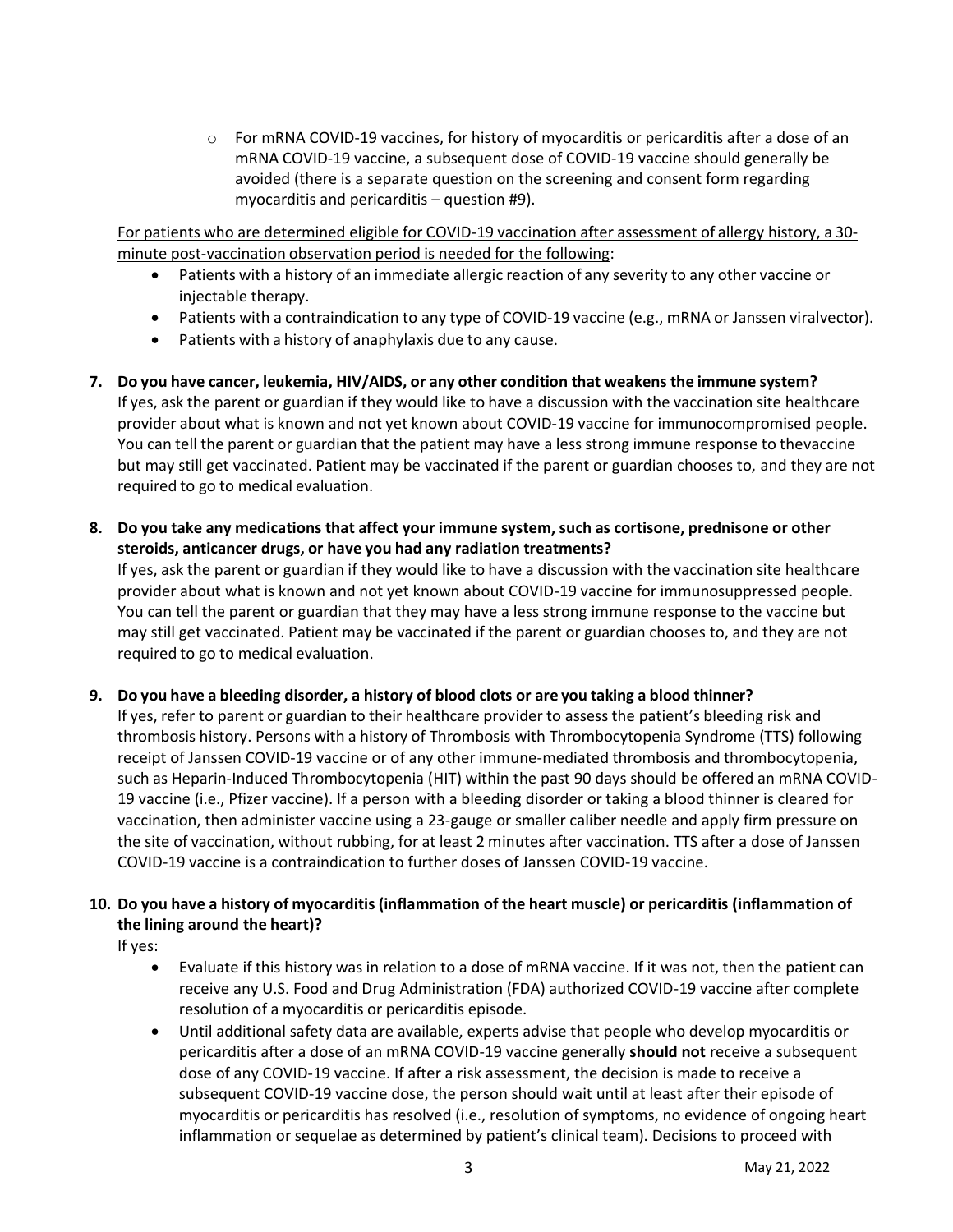vaccination should include conversations with the patient, parent/legal representative, and the clinical team, including a cardiologist. Considerations for vaccination may include:

- $\circ$  The myocarditis or pericarditis was considered unrelated to mRNA COVID-19 vaccination (e.g., due to SARS-CoV-2 or other viruses), especially if the myocarditis or pericarditis diagnosis occurred more than 3 weeks after the most recent COVID-19 vaccine.
- $\circ$  Personal risk of severe acute COVID-19 disease (e.g., age, underlying conditions).
- o Level of COVID-19 community transmission and personal risk of infection.
- o Timing of immunomodulatory therapeutics; ACIP's general best practice [guidelines](https://www.cdc.gov/vaccines/hcp/acip-recs/general-recs/index.html) for [immunization](https://www.cdc.gov/vaccines/hcp/acip-recs/general-recs/index.html) can be consulted for more information.
- For the full CDC interim clinical considerations regarding a history of myocarditis and/or pericarditis, please see the CDC's [COVID-19 Vaccines Currently Authorized in the United States](https://www.cdc.gov/coronavirus/2019-ncov/vaccines/different-vaccines.html) and [Clinical](https://www.cdc.gov/vaccines/covid-19/clinical-considerations/myocarditis.html) [Considerations:](https://www.cdc.gov/vaccines/covid-19/clinical-considerations/myocarditis.html) Myocarditis and Pericarditis after Receipt of mRNA COVID-19 Vaccines Among [Adolescents](https://www.cdc.gov/vaccines/covid-19/clinical-considerations/myocarditis.html) and Young Adults.

#### **11. Do you have a history of MIS-C (Multisystem Inflammatory Syndrome in Children)?**

Experts consider the benefits of COVID-19 vaccination for children and adolescents with a history of MIS-C (i.e., a reduced risk of severe disease including potential recurrence of MIS-C after reinfection) to outweigh a theoretical risk of an MIS-like illness following COVID-19 vaccination for those who meet the following three criteria:

- Clinical recovery has been achieved, including return to normal cardiac function;
- It has been at least 90 days after the diagnosis of MIS-C; and
- The patient resides in an area where the COVID-19 community level is high or is otherwise at increased risk for exposure to SARS-CoV-2 (e.g., through occupation, travel, large gatherings)

COVID-19 vaccination may also be considered for children and adolescents who had MIS-C and do not meet all three criteria, at the discretion of their clinical care team (see Consultation for decisions about COVID-19 vaccination). Experts view clinical recovery, including return to normal cardiac function, as an important factor when considering COVID-19 vaccination. Additional factors, such as the risk of severe COVID-19 due to certain medical conditions, may also be considered.

Decisions about administration of subsequent COVID-19 vaccine doses in people who develop MIS-C **after** COVID-19 vaccination depend on timing of MIS in relation to vaccination, clinical recovery, and epidemiologic considerations.

For the complete consideration for vaccination of children with a history of MIS-C, and those who develop MIS-C after COVID-19 vaccination, please refer to the CDC's clinical considerations available here: [https://www.cdc.gov/vaccines/covid-19/clinical-considerations/interim-considerations-us.html#covid19](https://www.cdc.gov/vaccines/covid-19/clinical-considerations/interim-considerations-us.html#covid19-vaccination-misc-misa) [vaccination-misc-misa.](https://www.cdc.gov/vaccines/covid-19/clinical-considerations/interim-considerations-us.html#covid19-vaccination-misc-misa)

#### **12. Have you received a previous dose ofthe Pfizer, Moderna orJanssen COVID-19 vaccine?**

If yes, verify if this the patient is still under the age of 12 years old. Children ages 5-11 who already received a first dose of a two-dose mRNA COVID-19 vaccine should be offered the age-appropriate seconddose of an mRNA vaccine, which at this time is only the Pfizer-BioNTech COVID-19 Vaccine formulation forchildren ages  $5-11$  (10  $\mu$ g).

If the patient is 12 years old or older, please counsel the parent or guardian on current guidelinesto providea Pfizer COVID-19 vaccine adult formulation (30 µg) to anyone in the age range. The Moderna and Janssen vaccines are only authorized for those 18 years or older.